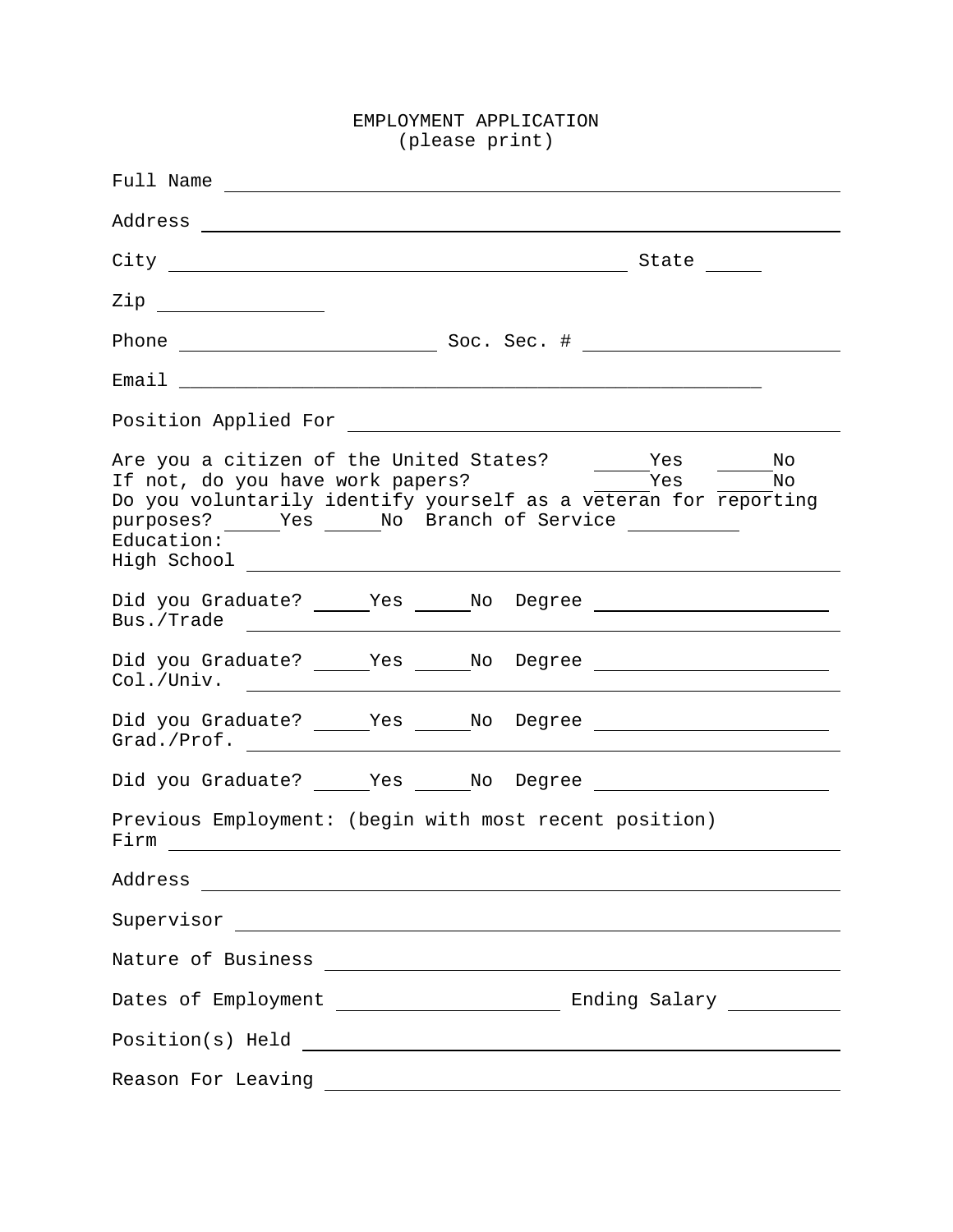| $Firm$ $\overline{\phantom{a}}$                                                                                                                                                                                                |  |
|--------------------------------------------------------------------------------------------------------------------------------------------------------------------------------------------------------------------------------|--|
|                                                                                                                                                                                                                                |  |
|                                                                                                                                                                                                                                |  |
|                                                                                                                                                                                                                                |  |
|                                                                                                                                                                                                                                |  |
| $Position(s)$ Held $\overline{\qquad \qquad }$                                                                                                                                                                                 |  |
|                                                                                                                                                                                                                                |  |
|                                                                                                                                                                                                                                |  |
| $Firm$ $\overline{\phantom{a}}$                                                                                                                                                                                                |  |
|                                                                                                                                                                                                                                |  |
|                                                                                                                                                                                                                                |  |
|                                                                                                                                                                                                                                |  |
|                                                                                                                                                                                                                                |  |
| Position(s) Held experience and the set of the set of the set of the set of the set of the set of the set of the set of the set of the set of the set of the set of the set of the set of the set of the set of the set of the |  |
|                                                                                                                                                                                                                                |  |
|                                                                                                                                                                                                                                |  |

## References:

Please furnish the names and addresses of two people to whom you are not related and by whom you have not been employed.

| Name                                       |
|--------------------------------------------|
| Address                                    |
| Name                                       |
| Address                                    |
| Who referred you to us? (person or agency) |